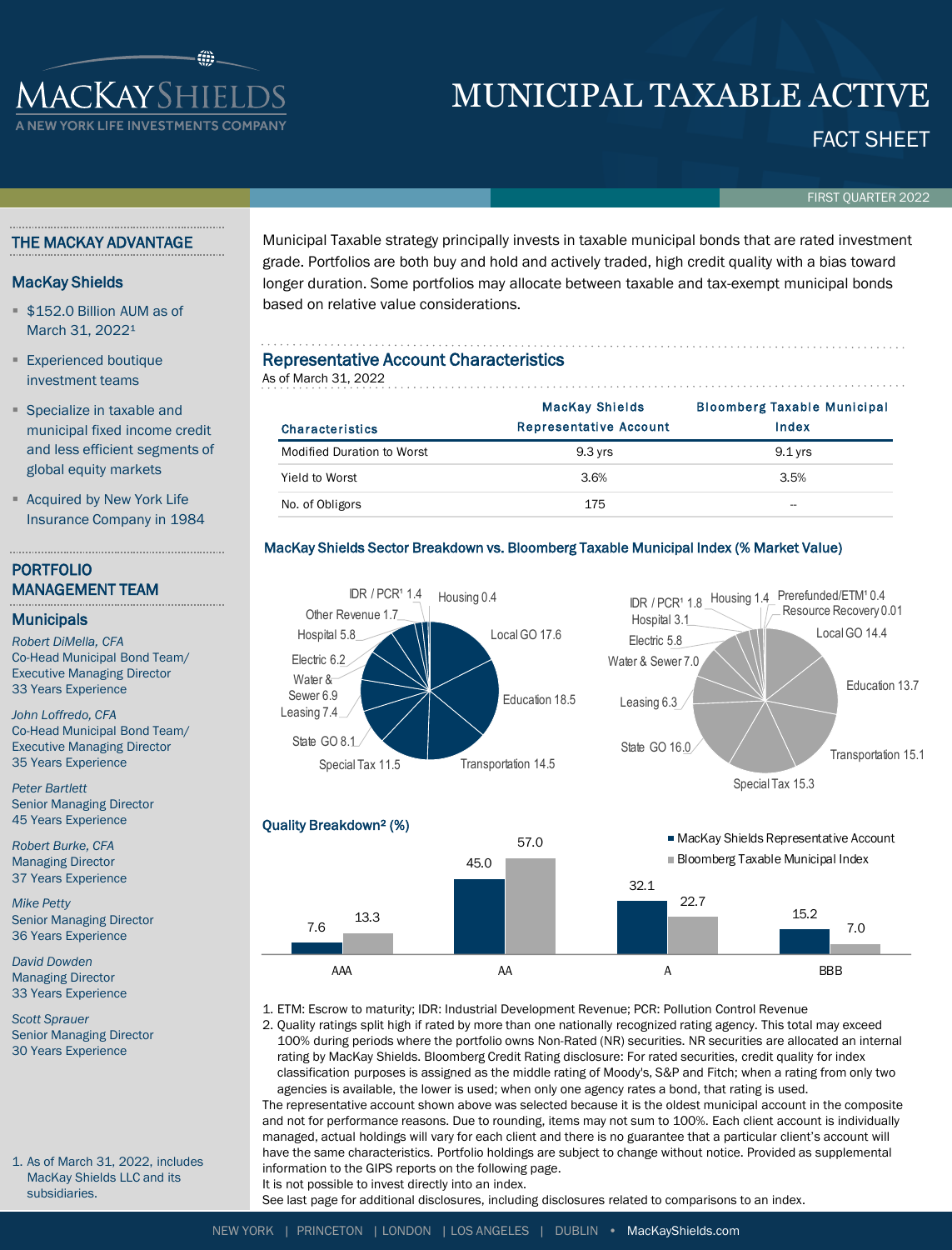



#### Composite Disclosures

|                  | <b>MacKay Shields MacKay Shields</b><br><b>Composite Gross Composite Net</b> |                | <b>Bloomberg</b><br><b>Taxable Muni</b> | <b>Composite</b> | Benchmark $1$ |          | <b>Composite</b> |                    | Internal          |  |  |
|------------------|------------------------------------------------------------------------------|----------------|-----------------------------------------|------------------|---------------|----------|------------------|--------------------|-------------------|--|--|
|                  | <b>Returns</b>                                                               | <b>Returns</b> | Index <sup>1</sup> Returns              | 3-Yr St Dev      | 3-Yr St Dev   | No. of   | <b>Assets</b>    | <b>Firm Assets</b> | <b>Dispersion</b> |  |  |
| <b>Period</b>    | (%)                                                                          | (%)            | (%)                                     | (%)              | (%)           | Accts.   | (SMil)           | (SMII)             | (%)               |  |  |
| 2022 (Thru 3/31) | $-9.0$                                                                       | $-9.1$         | $-8.3$                                  | 8.8              | 7.7           | 9        | 3.273            | 151.937            | N/A               |  |  |
| 2021             | 1.4                                                                          | 1.2            | 0.9                                     | 8.0              | 7.0           | 9        | 3.616            | 163.646            | 0.6               |  |  |
| 2020             | 10.6                                                                         | 10.3           | 10.5                                    | 8.1              | 6.9           | 6        | 2.493            | 153,995            | 0.8               |  |  |
| 2019             | 13.6                                                                         | 13.3           | 11.1                                    | N/A              | N/A           | 6        | 1.310            | 131.978            | 1.7               |  |  |
| 2018             | 1.3                                                                          | 1.1            | 0.6                                     | N/A              | N/A           | $\leq 5$ | 853              | 107.467            | 0.2               |  |  |
| 2017 (Since 7/1) | 6.0                                                                          | 5.8            | 3.7                                     | N/A              | N/A           | $\leq 5$ | 412              | 98.098             | N/A               |  |  |

#### 1. Bloomberg Taxable Municipal Index

The Municipal Taxable Active Composite includes all discretionary municipal taxable active accounts managed with similar objectives for a full month, including those accounts no longer with the firm. The strategy principally invests in taxable municipal bonds. Accounts within the composite have a taxexempt municipal bond allowance of up to 20%. The strategy focuses on municipal bonds that are rated investment grade or, if unrated, that we determine to be of comparable quality. Gross-of-fees composite performance reflects reinvestment of income and is a market-weighted average of the time-weighted return, before advisory fees and related expenses, of each account for the period since inception. Net-of-fees composite performance is derived by reducing the monthly gross-of-fees composite by 0.0208%, our highest monthly fee. Policies for valuing investments, calculating performance, and preparing GIPS reports are available upon request. GIPS® is a registered trademark of CFA Institute. CFA Institute does not endorse or promote this organization, nor does it warrant the accuracy or quality of the content contained herein. Performance is expressed in US Dollars. The composite creation date is 7/1/18. All portfolios in the composite are fee- paying portfolios. There can be no assurance that the rate of return for any account within a composite will be the same as that of the composite presented. Past performance is not indicative of future results.

MacKay Shields LLC, an SEC-registered investment adviser, claims compliance with the Global Investment Performance Standards (GIPS®) and has prepared and presented this report in compliance with the GIPS standards. The firm has been independently verified from January 1, 1988 through December 31, 2021. The verification report is available upon request. A firm that claims compliance with the GIPS standards must establish policies and procedures for complying with all the applicable requirements of the GIPS standards. Verification provides assurance on whether the firm's policies and procedures related to composite and pooled fund maintenance, as well as the calculation, presentation, and distribution of performance, have been designed in compliance with the GIPS standards and have been implemented on a firm-wide basis. Verification does not provide assurance on the accuracy of any specific performance report. A list including composite descriptions, pooled fund descriptions for limited distribution pooled funds, and broad distribution funds is available upon request. Indices do not incur management fees, transaction costs or other operating expenses. Investments cannot be made directly into an index. The Bloomberg Taxable Municipal Index is referred to for comparative purposes only and is not intended to parallel the risk or investment style of the portfolio in the MacKay Shields Composite. Internal dispersion is calculated using the equal-weighted standard deviation of annual gross returns of those portfolios that were included in the composite for the entire year. The three-year annualized standard deviation measures the variability of the composite gross returns and the index returns over the preceding 36-month period. The standard deviation is not presented for periods prior to 2020 because the composite did not have a three-year track record.